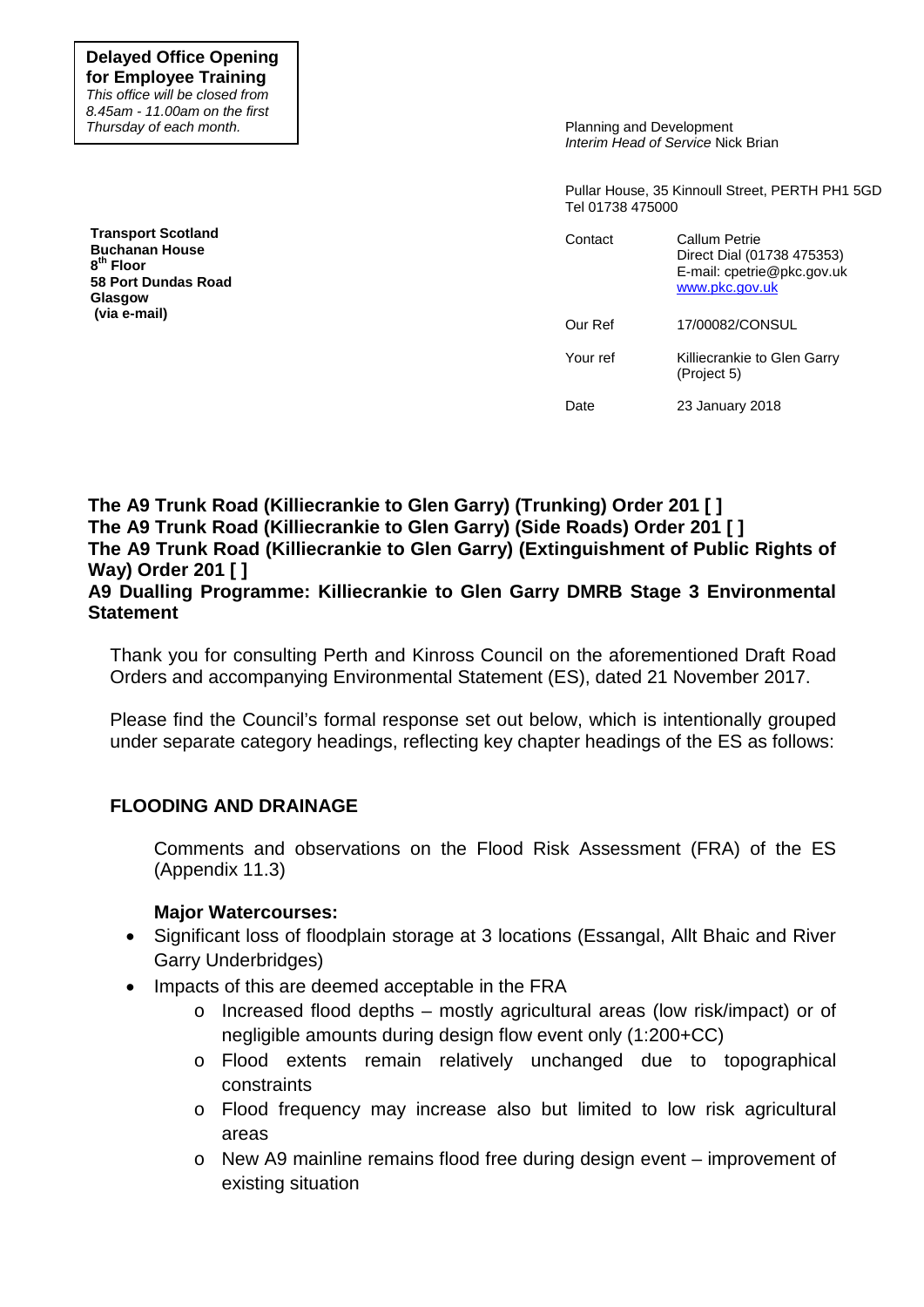- No mitigation proposed
	- o Compensatory storage cannot be designed on like for like basis to offset the impacts of the design
	- o Design of the compensatory storage would also negatively impact the existing, and ongoing, use of land for agricultural purposes
	- o Relief culverts were considered and dismissed due to ongoing maintenance burden and blockage risk
	- o Land will have to be maintained in perpetuity as flood storage, and will be returned to landowner with suitable burdens restricting development and protecting the storage. Land would still be usable for existing agricultural functions.
	- The Structures and Flooding team set out that any impacts should be offset as far as possible, in line with Scottish Planning Policy (SPP (2014)); acknowledging if this has been discussed and agreed with landowners as a suitable way forward then this position is accepted as the residual impacts are determined to be low risk. *Position clarified and accepted (as per Jacobs responses dated 17/01/18)*
	- The extent of the land to be protected for the purposes of flood storage must be recorded, and remain available to the Council should any issues arise in the future.

# **Minor Watercourses**

- New replacement crossings are to be designed in line with DMRB guidance (1:100 year event plus suitable freeboard) and this is tested against the design flood event (1:200 plus climate change (CC)).
- We require new culverts to be designed to accommodate the 1:200 plus CC flow plus an additional 600mm freeboard (where this will not adversely impact existing downstream flood risk). This should be the design standard for all new crossings for the project; in line with SPP. It is noted that new crossings have been reviewed against this event to check capacity (51/53 allow the design flood to pass – although 2 do not meet this requirement – Can the 2 not meeting this requirement be clarified?).
- Side roads (unsurfaced) are only to be designed to the 1:50 year event, which is not acceptable. As above, we would expect all new crossing to be designed to 1:200 plus CC as a minimum. Can it be clarified that these are for unsurfaced private roads only? Who will be responsible for the maintenance of these culverts - landowners? They will need to be made aware of this.
- WF92 proposed diversion: More detail is required when available must be able to confirm and demonstrate that there is no increased risk downstream (Killiecrankie).
- It is recognised from the FRA that there will be some benefits upstream of the new mainline, specifically reduced flood risk to 6 properties at Calvine and a property at Druiman.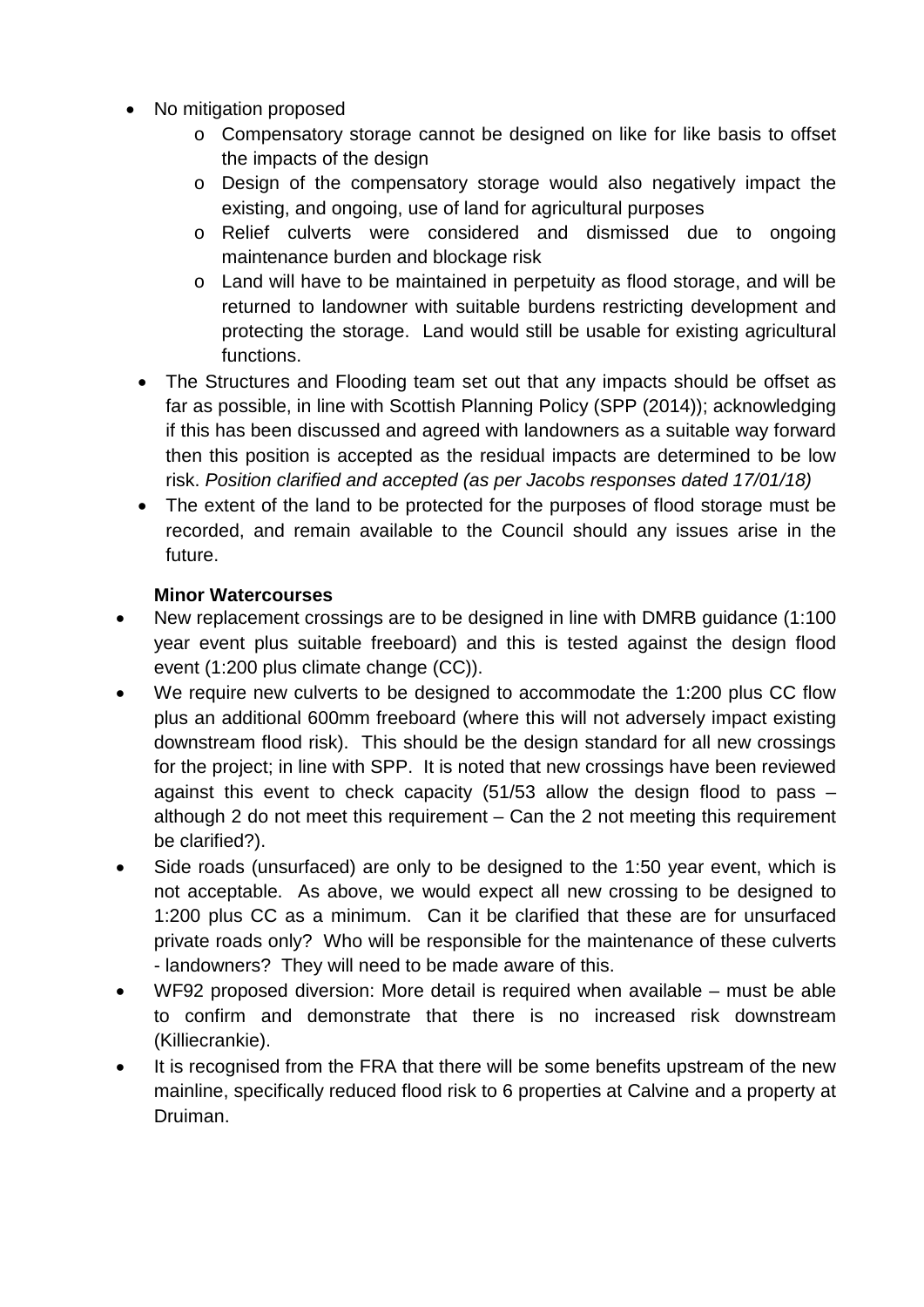# **Surface Water Drainage**

- Pre-earthwork drainage only up to 1:75 year What about 1:200 year event (and plus CC)? – Where there is a potential flood risk to the road (i.e. at the top of cuttings) this should be designed to deal with the 1:200 year plus CC rainfall event. *Clarified and accepted ( as per Jacobs responses dated 17/01/18)*
- Road Drainage only to be designed to ensure no overtopping of MH's/flooding of carriageway during 1:5 year rainfall event. What consideration has been given to larger rainfall events, up to 1:200 year plus CC – overland flow paths etc.?
- SUDS
	- o 22 SUDS features (basins/ponds/wetlands) will the ownership/maintenance of these remain with Transport Scotland?
	- o Sized to 1:200 plus CC rainfall event + 300mm freeboard can you confirm if discharge is to be restricted to the 1:2 year greenfield rate across all return periods? *Clarified and accepted (as per Jacobs responses dated 17/01/18)*
	- o 7 SUDS basins are situated within the design fluvial flood envelope, including 4 within the 1:30 year floodplain.
	- o 1 basin (J2) is inundated during the 1:200 plus CC event (water level predicted to be 2.5m above basin bund height) – this is a concern as this will impact the roads drainage. We require more information for the justification of this basin. Have the impacts been assessed? Have all options to relocate/defend this basin been explored?
	- o 2 other basins (H+E1) have limited freeboard above the 1:200 plus CC event so may also be at risk (<50mm).
	- o The detailed design of the SUDS features will be required for review when this becomes available.

# The Council Structures and Flooding team additionally recommend that appropriate cognisance is given to *Perth and Kinross Council - Flooding and Flood Risk Guidance Document (2014)*

On the basis of the aforementioned, the Council wish to register a conditional objection to the current proposals on Flooding and Drainage grounds, subject to the review of additional information and justification requested in the points set out.

# **ECOLOGY AND NATURE CONSERVATION**

In reviewing Chapter 12 of the ES, the Councils Biodiversity officer was satisfied and content that the Ecology and Nature Conservation section identifies all possible impacts on wildlife found in the area and proposes suitable mitigation measures as appropriate. It was acknowledged that a certain amount of disturbance is inevitable, but the CEMP will include an Ecological Management Plan, with a team of independently appointed Ecologists available to ensure compliance.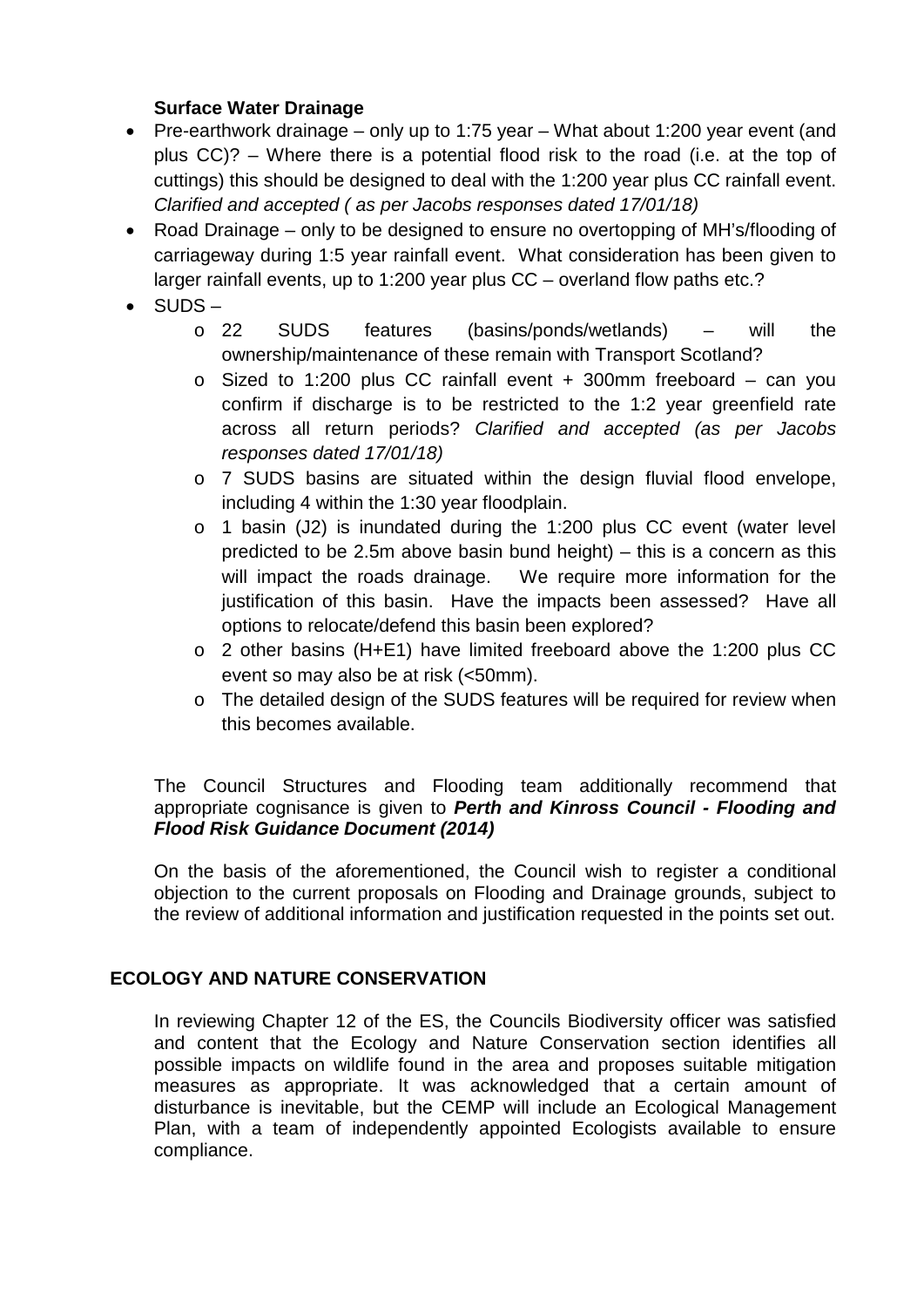Measures to ensure safe crossing points for mammals are included in the road design, which is welcomed.

# **LANDSCAPE AND VISUAL**

**Non-Motorised Users** (excluding those within the CNPA area)

- Paths 116, 117 and CP10 Ch 9200-9700 . There is some concern about the length of the diversion via the Pitaldonich underbridge. The existing at-grade crossing at Invervack Farm will be stopped up but users may be tempted to shortcut the distance by crossing the road. If so and depending on the likely volume, a basic underpass may be desirable.
- Paths CP 11&12 and 120&124 Ch 11000-11500 –An option to cross on the north side of the old A9 Garry Underbridge should be considered.

# **Landscape and Visual Assessment**

- Ch 0000 1200. Given the sensitivity around Killiekrankie, it would preferable to widen on the northbound side of the existing road. This would involve rock cutting, which would result in steeper landform and less land take. The proposals to widen on the southbound side of this section relies on earth embankments and loss of more land and existing trees, which will detract from the setting of Killiekrankie.
- Ch 1900 3300 southbound widening may still be an option along this section if the loss of trees and earthworks associated with the northbound widening are considered more detrimental overall.
- Ch 2800-3200 the inclusion of tree planting on the northbound side would be preferable to integrate the earthworks and slip road as well as compensate for the loss of the trees (left of photo) on this section, which could be avoided through southbound widening per point above.



• Ch 3800 - Aldclune Junction – the Council are still concerned that this important junction for Blair Atholl could lack character and an appropriate transition to the visual scale of the B8079 as the existing junction does.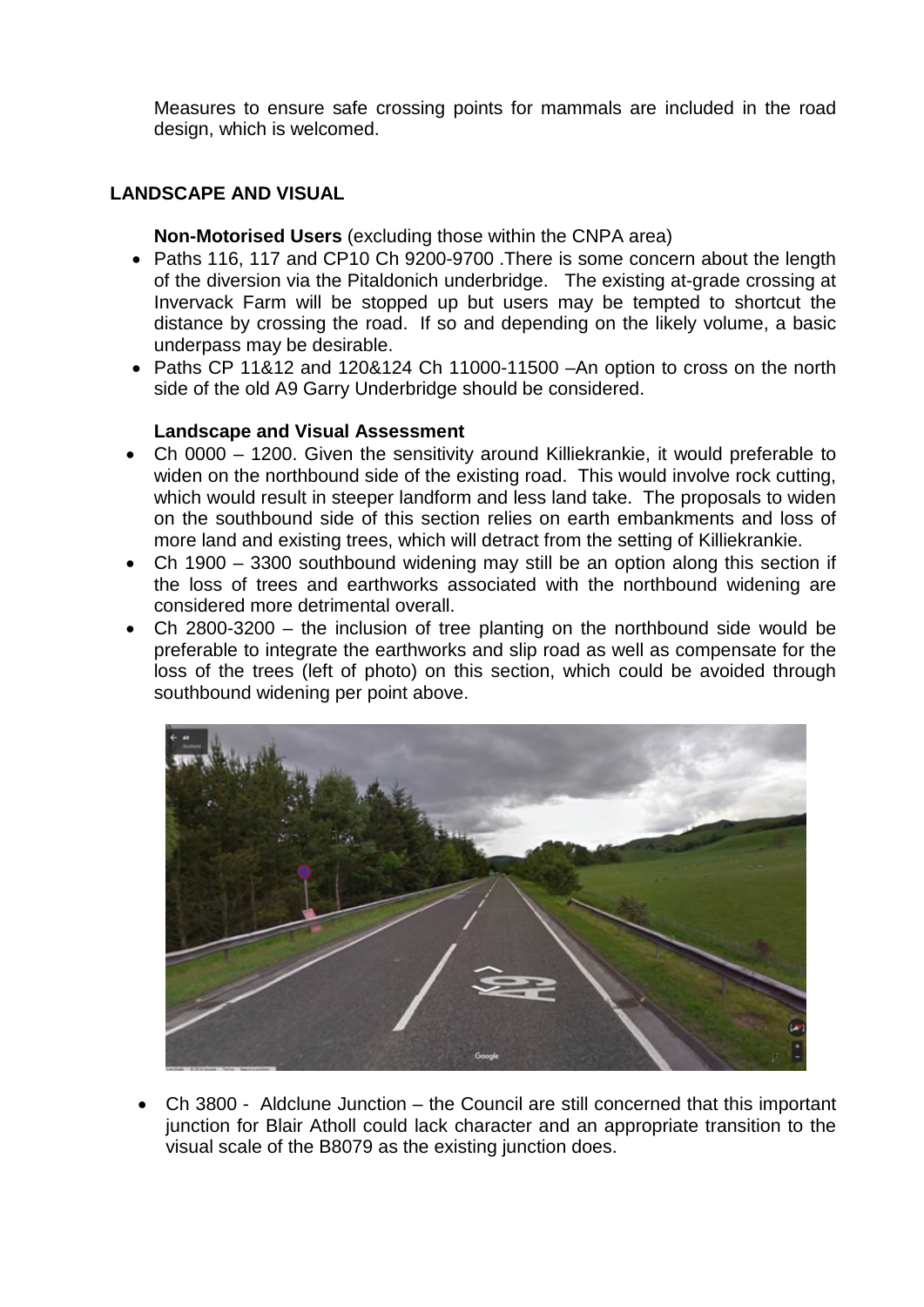

The B8079 is considered to characterise a typical Perthshire rural road, with stone walling and field boundary trees etc. and the engineering and landscape treatment of the new junction will require a sensitive approach to help settle it into the landscape.



- Ch 11600 House of Bruar Junction It would be beneficial to have the opportunity to see and collectively agree upon the detailed design of this junction and the earthworks as part of the next stage. It is important the transition from the dual carriageway into the local rural road network is visually appropriate.
- Ch12200 if there is an intention to carefully shape the earthworks to help retain and integrate the rocky knoll feature on the south side of the road, it would be useful to state this on the drawings.

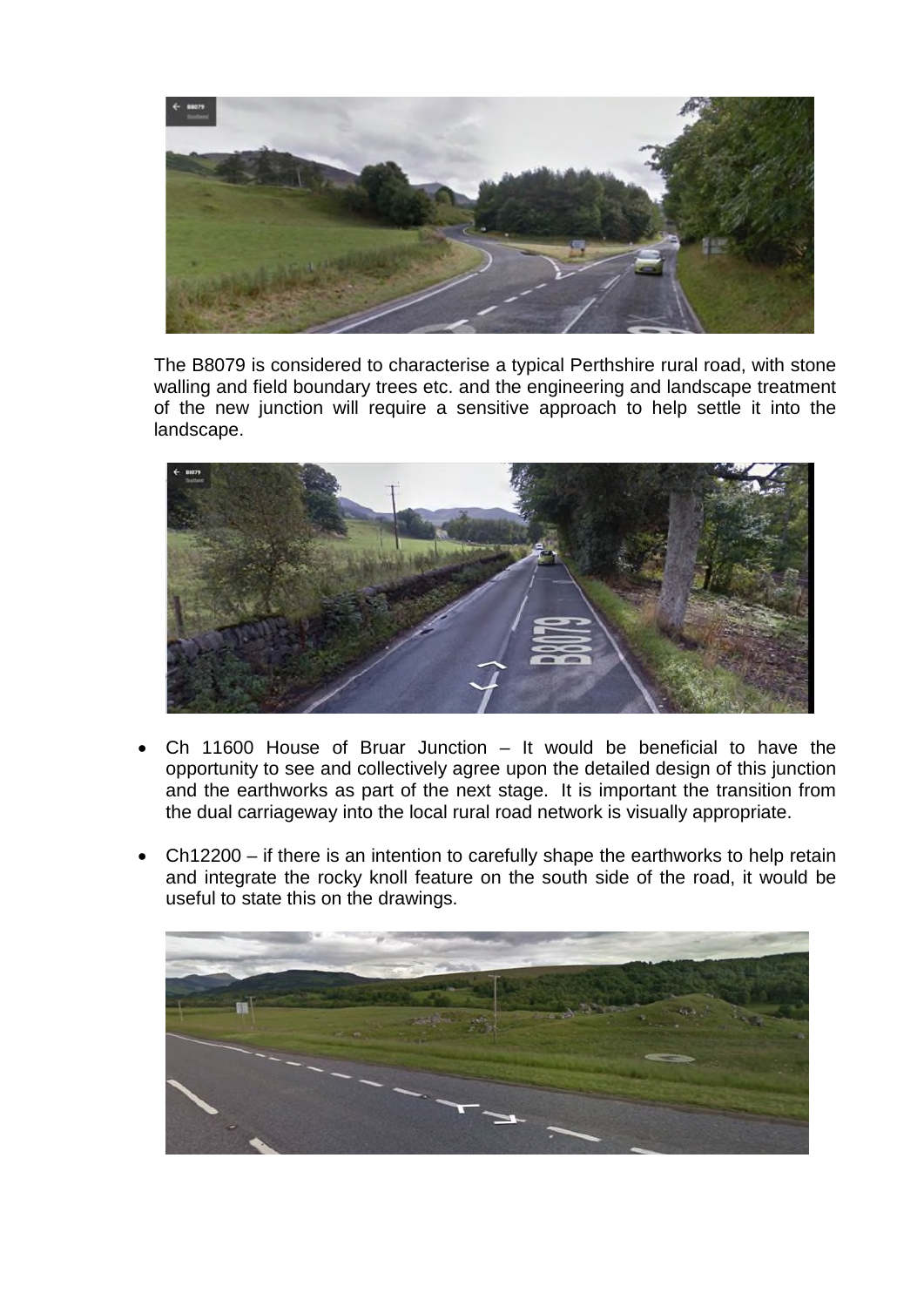• Ch13600-14800 –a split carriageway here; retaining the existing carriageway for north bound traffic would fit the landscape more successfully and reduce the loss of the established landscaping and rock cuttings.

Overall, the Councils Community Greenspace Team recommends that the Council have a continual involvement in the detailed design going forward and during construction phases in order to ensure the quality of the detailing is maintained. In addition, it is recommended that the Council are informed of and given the remit to approve any landscape elements and areas, which are ultimately intended to be adopted by the Council. It would also be beneficial if plans and indicative quantities of finishes and structures could be provided for information and review.

# **CULTURAL HERITAGE**

# **Listed Buildings and Conservation Areas**

Overall, 71 listed buildings and 1 Conservation Area are identified in the study area.

Table 15.5 notes the potential impacts on listed buildings as:

- A moderate construction impact on one building;
- A slight construction impact on 19 buildings:
- A slight operation impact on 10 buildings.

Mitigation items P05-CH7 and P05-CH8 are noted in relation to the potential impact on category B listed Shierglas Farmhouse (asset no.365).

No mitigations measures are proposed in relation to tree removal along the existing A9 at asset no. 402 (Blair Atholl Conservation Area). The impact assessment suggests that the setting of the Conservation Area and Garryside Houses (asset no. 386) would be adversely affected.

The proposed construction works are in very close proximity to Urrard House Walled Garden, which is category B listed along with Urrard House and ancillary buildings (asset 341). The impact significance is noted as slight and temporary. While it is not possible to assess the full impact on the basis of the information provided, the Councils view at this stage is that the proposed work in this location would result in a permanent visual intrusion on the setting of the walled garden, as the bund and mature tree belt, which currently screen the A9 from this site would be lost. Mitigation item P05-CH11 is noted in relation to protection of the structure during construction.

The information provided is not deemed adequate to make a full assessment of the potential impacts on listed buildings. Where a potential direct adverse impact of a slight or moderate significance is noted in relation to a listed building, full details should be provided showing the distance of the proposed development from the asset, existing and proposed site levels, proposed landscaping and/ or screening and full protection measures during construction as appropriate.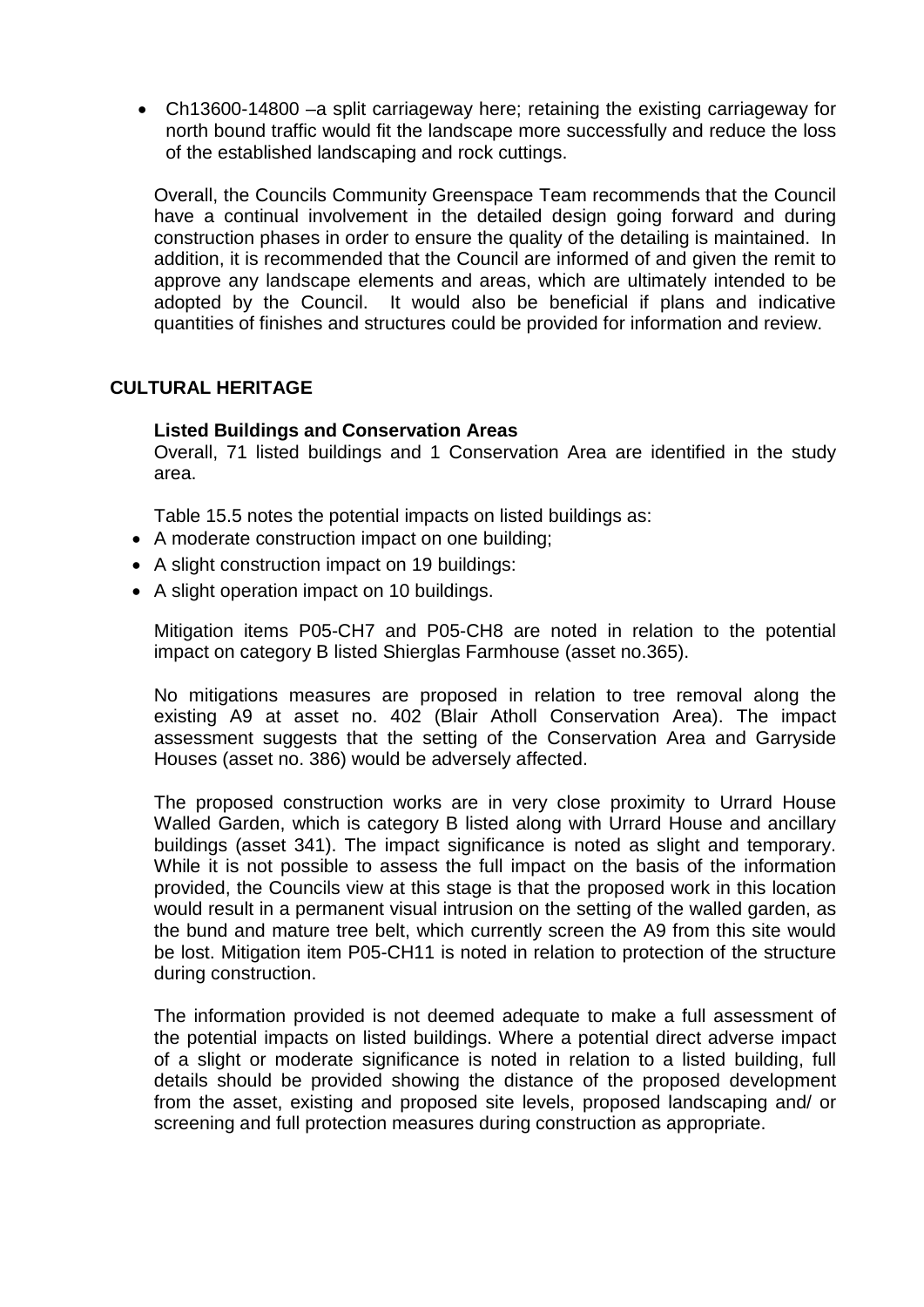# 15.2.3 *Value of Category C Listed Buildings*

Perth and Kinross Heritage Trust (PKHT) continues to question the assessing of C listed buildings as of low value. At Stage 2, this was queried as C listed buildings are considered to be of a higher value that other assets in this category (e.g. modern buildings, very common archaeological sites). An example from the ES would be the Allt Andeir Bridge, a well preserved Wade Bridge that is classed as of low value yet the military road that it carries over the Allt Andeir burn is classed as of medium value.

# **Archaeology**

PKHT has reviewed Chapter 15 Cultural Heritage of the ES, and its associated Figures and Appendices. Where relevant and referenced by Chapter 15, a review of Chapter 3 Alternatives Considered, Chapter 4 Iterative Design Development, Chapter 13 Landscape and Chapter 14 Visual has been carried out. A site visit to the Inventory Battlefield was made in December 2017. For the full unedited response, please see Appendix 1 below.

Whilst PKHT concurs with the majority of the assessment presented in the ES, we are concerned that the impact on the Inventory Battlefield has not been explored adequately. The information presented in the ES is not comprehensive enough to allow for PKHT to reach a conclusion as to whether widening the northbound or the southbound carriageway between ch700 and ch3890 has a similar impact as stated in Section 15.4.51 of the ES. Further, the ES does not demonstrate how the new road infrastructure has been kept to a minimum within the Inventory Battlefield to reduce its impact.

On these grounds, PKHT raises an objection to the proposed scheme between Killiecrankie and Aldclune (ch700 to ch3890) as set out in the A9 Trunk Road (Killiecrankie to Glen Garry) Order 201. In order to resolve this objection and improve outcomes for heritage assets affected, four recommendations plus comments on the ES are provided:

# **Recommendations**

1) An additional assessment of the Inventory Battlefield is required to establish the impact on its special qualities and key landscape characteristics and to enable an unequivocal comparison of the impact of widening the northbound or the southbound carriageway in this area. This could include topographical survey, visual impact assessment and additional metal detecting and geophysical survey. Scope should be provided for the trial investigation of significant discoveries.

2) An addendum to the ES is required to include the results of additional assessment and to demonstrate how the impact of road infrastructure has been kept to a minimum within the Inventory Battlefield.

3) A commitment to the production of a Battlefield Conservation Plan for Killiecrankie. Baseline data presented in the ES, any further assessment and subsequent archaeological work should feed into a Battlefield Conservation Plan to ensure Mitigation Item P05-CH15 is achieved in partnership with the local community, HES, the National Trust for Scotland and PKHT.

4) Section 15.5.17 of the ES states PKHT will carry out a curatorial role in approving for archaeological work. PKHT has not been approached by Transport Scotland regarding any agreement or arrangements to fund this work. This situation requires resolving and formalising appropriately.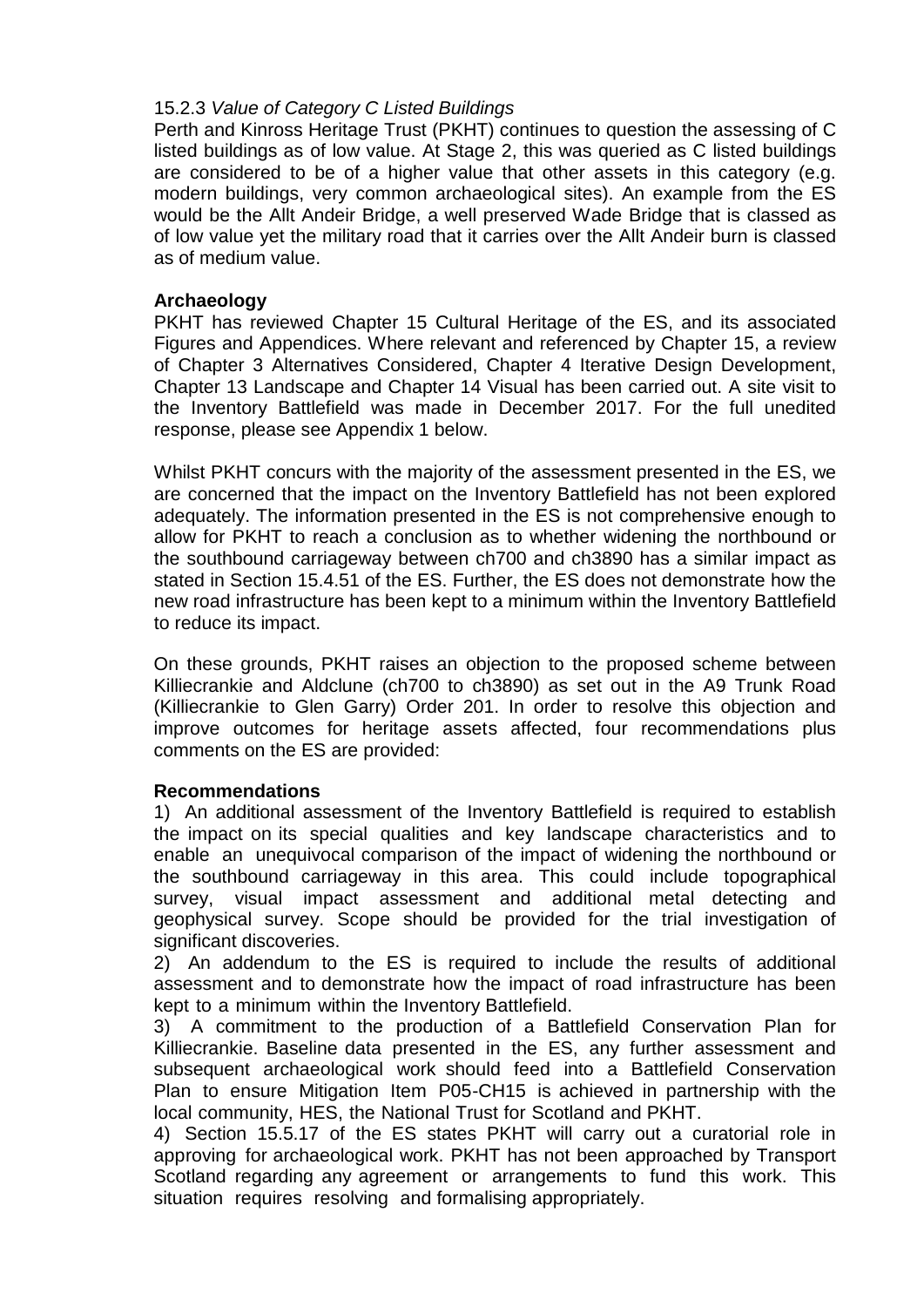## **Comments on the ES**

15.2.5 *Lack of visual impact assessment for the Inventory Battlefield* Chapter 14 has considered the visual impact on current settlements within the battlefield. Visual impact on the key landscape characteristics and special qualities of the battlefield has not been assessed.

15.2.9 *DMRB Stage 3 assessment of potential impacts on the Inventory Battlefield*  The ES states 'mitigation was developed that sought to avoid impacts altogether' but does not expand on this basic statement other than giving two short examples. If Design Principle H1 for avoidance has been followed, it would be useful to show how for each element of new road infrastructure the impact on the Inventory Battlefield has been considered.

#### 15.2.10 – 11 *Limitations to the assessment*

PKHT considers the assessment of the Inventory Battlefield within the 200m study area to have had limitations that are not discussed in the ES: the lack of topographical study of battlefield terrain; the partial coverage of geophysical survey; and the inconsistency of the methodology of the metal detecting survey. It is understood that the application of DMRB in Scotland does not afford intrusive archaeological investigation at Stage 3 however given the significance of the battlefield, and that the geophysical survey suggests the possibility of grave-pits, it is suggested there was a strong case for investigating such discoveries at Stage 3 to inform decision making.

#### 15.3.4 – 15.3.13 *Assessment of value of Archaeological Remains*

There are discrepancies between the values assigned in the ES and Appendix 15.1 Cultural Heritage Baseline Information, for example, heritage asset 344 Roan Ruairridh Redoubt is given a low value in the ES, but medium value in the summary section of the Appendix. The situation is reversed for heritage asset 346 Croftcarnoch Redoubt with a medium value given in the ES and a low value given in the summary section of the Appendix.

#### 15.3.14 / Fig 15.3 *Areas of potential unknown archaeological remains*

The 200m study area on Figure 15.3 has been colour-coded as having 'high' or 'low' potential for the presence of unknown archaeological remains. This includes a blanket approach to categorising areas of woodland as of low potential, including within the Inventory Battlefield, where archaeological remains associated with the battle are likely to be present. To accurately assess archaeological potential, it is suggested the characteristics of each parcel of land are considered (e.g. topography, historic landuse, current landuse, type of archaeology that may be encountered). The ES does not present such supporting information.

#### 15.3.15 – 15.3.25 *Assessment of value of Historic Buildings*

Heritage asset 484 Old Bridge over Allt Andeir is assessed as of low value. PKHT disagrees with this assessment – see comments above (15.2.3).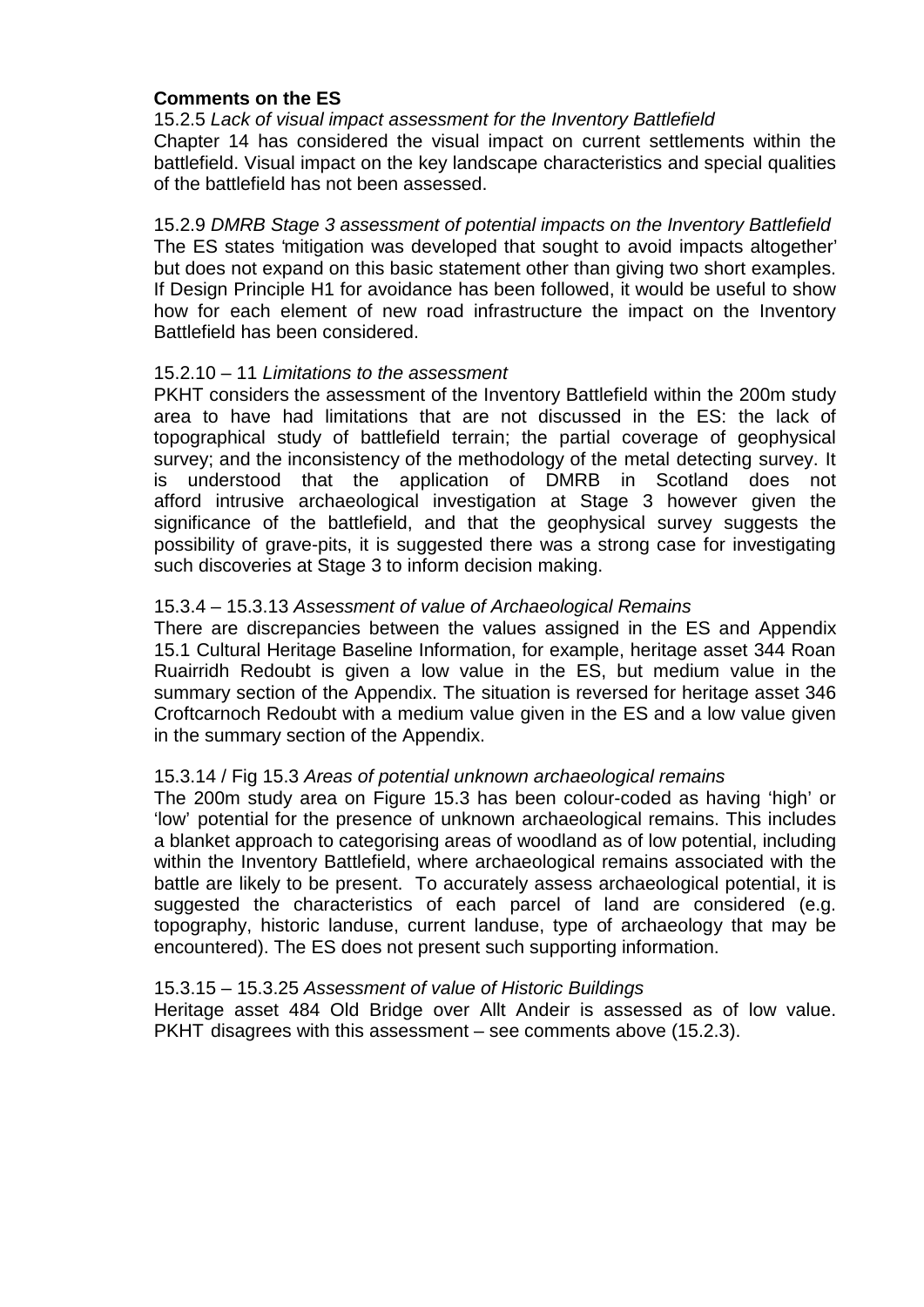15.3.26 – 15.3.44 *Assessment of value of Battlefield of Killiecrankie*  There are six issues with this section:

1) The metal detecting survey identified two concentrations of finds to the north of the A9 and the ES suggests these concentrations confirms 'the documentary evidence that the main body of fighting associated with the battle took place at these locations'. However the metal detecting survey was not uniform in its approach – a number of fields within the area recognised as the core area of the battlefield were not surveyed and the methodology employed was not uniform across the areas that were surveyed. These limitations are not discussed in the ES.

2) Geophysical surveys were carried out in 5 parcels (fields) of the battlefield. This included the fields to the south of the A9 between at Balchroic (Parcel 3) where the archaeological geophysicist interpreted a series of pits as possible burial pits associated with the battle. This interpretation is not explored adequately in the ES with no mention of the pits as possible graves in either the ES or Appendix 15.1. As per comments under 15.2.10-11, such potentially significant discoveries should have been investigated by archaeological excavation.

3) The site of Roan Ruairrdh and its locality (now the site of Urrard House and steading) is recognised in the ES as likely to have seen significant close range combat. The Battlefield Inventory states there is the potential for human remains to survive within this area. The ES does not discuss the potential for discovery and disturbance of human remains and this is considered a significant omission. Further much of this area has been classed as of 'low archaeological potential' (Figure 15.3) due to its current land use.

4) It would be useful to have topographic survey data illustrating the terrain of the battlefield including the extent of the key landscape characteristic of the terraces of the southern slopes of Creag Eallaich. The geophysical survey report notes in passing terraces to the south of the A9 but the exact location of the terraces (both to the north and south of the A9) is not clear from the ES (e.g. they are presented with a generalised stipple on Figure 15.4). It is not clear from the ES what key landscape characteristics will be removed by the scheme proposed.

5) The site of Lagnabuaig (to the north of Tomb Clavers) is included in the Battlefield Inventoryas a settlement that may have existed during the battle. It is not considered adequately by the ES. 6) There appears to be a discrepancy with assigning of values for the special qualities and the key landscape characteristics that make up the Inventory Battlefield. In section 15.4.14, the ES states special qualities and key landscape characteristics are assigned a high value yet the same sites (e.g. Assets 344 and 346 discussed above) are assigned low and medium values elsewhere in the ES.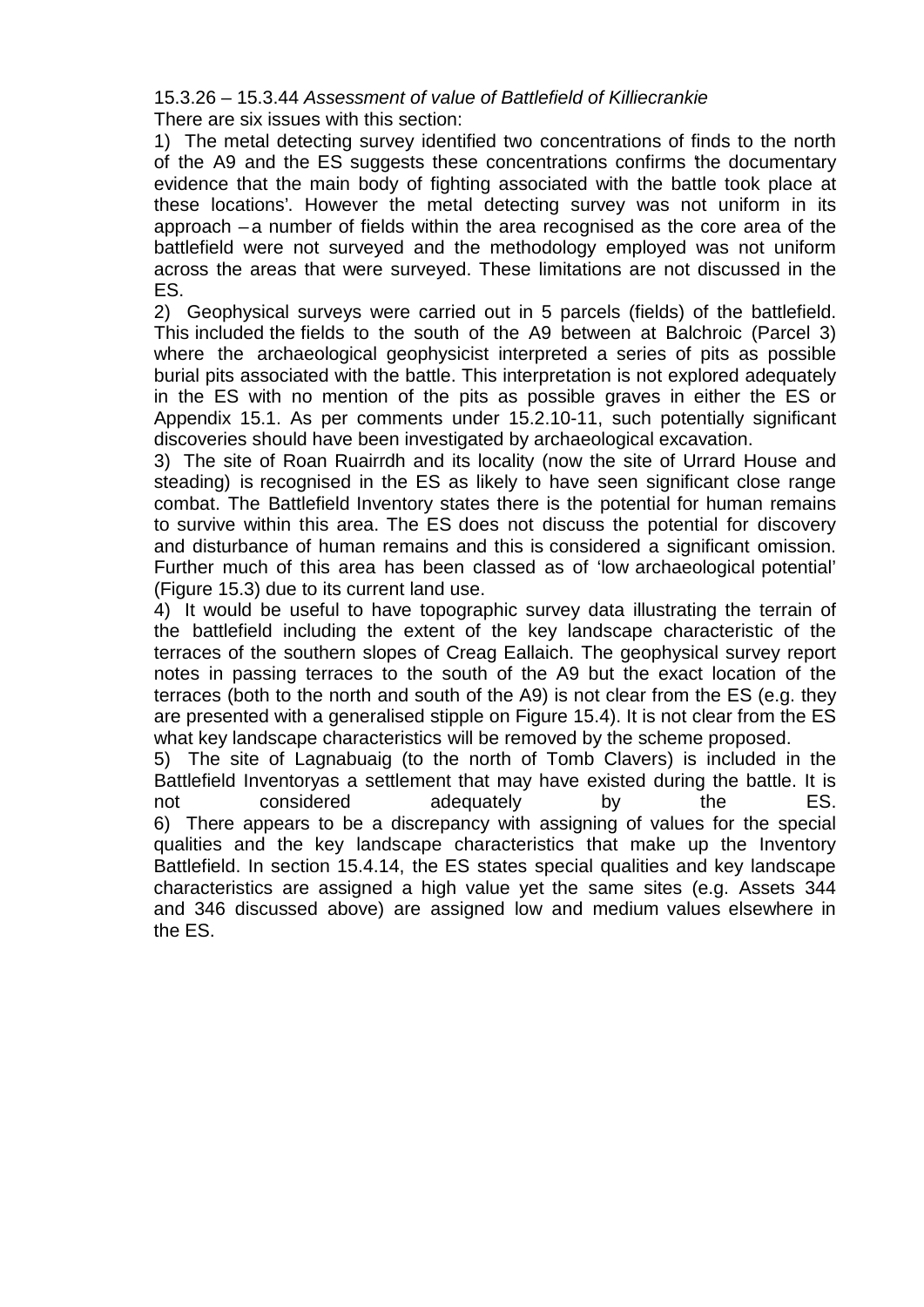## 15.4 *Potential Impacts - General*

Whilst in agreement with the assessment of the majority of potential impacts both during construction and operation, PKHT have concerns that the iterative design process has not fully taken the Inventory Battlefield into account. Section 4.1.4 of Chapter 4 Iterative Design Development includes Cultural Heritage Assets' as one of a suite of Key Environmental Constraints and certain measures are given, for example, the need for a sensitive design for the new Essangal Bridge. Yet the rationale for the location of SUDS, a layby, haulage routes, earthworks and service roads within the Inventory Battlefield is not discussed in detail with the result it is unclear as to whether PKHT's Stage 2 recommendation to keep ground breaking works to a minimum in the Inventory Battlefield has been taken into account. It is disappointing to note that the designation of the battlefield, and what this designation means, is not mentioned in Chapter 4 (e.g. compare with the weight given to the River Tay SAC designation).

The former settlement of Lagnabuaig is missing from consideration in 15.4 and Appendix 15.1.

## 15.4.13 *Potential impact on Urrard House Walled Garden (Asset 343)*

PKHT does not agree with the assessment of impact magnitude and significance on this B-listed structure. Its setting, already adversely affected by its proximity to the A9, will be further impaired.

## 15.4.15 / 15.4.36 *Potential impact on Inventory Battlefield key landscape characteristics*

The two cross-sections provided in Chapter 13 do not provide enough detail to assess impact on battlefield terrain. See point 4) above in comments relating to 15.3.26-44.

# 15.4.24 / 15.4.45-46 *Potential impact on terraces to the south of Mains of Orchil and the level ground to the south of the A9*

Contrary to the ES, the geophysical report notes terraces to the south of the A9. Lack of topographical survey to locate the key landscape characteristics means the impact on the battlefield terrain cannot be assessed. See point 4) above in comments relating to 15.3.26-44.

# 15.4.51 *Overall potential impacts on the Inventory Battlefield*

The Stage 2 Environmental Assessment and the ES have not demonstrated whether widening the northbound carriageway would have the same impact as widening the southbound carriageway. There is nothing in Chapter 3 Alternatives Considered that refers specifically to the Inventory Battlefield other than it was an environmental constraint that was 'considered'. No detail is provided on how it was considered.

#### 15.4.53 *Impact on the amenity value of the Inventory Battlefield*

PKHT disagrees with the statement that the amenity value of the battlefield will not be affected. Temporary noise and visual intrusion during construction and the increased infrastructure that results from dualling, for example at Tomb Clavers, will detract from the amenity value of the battlefield.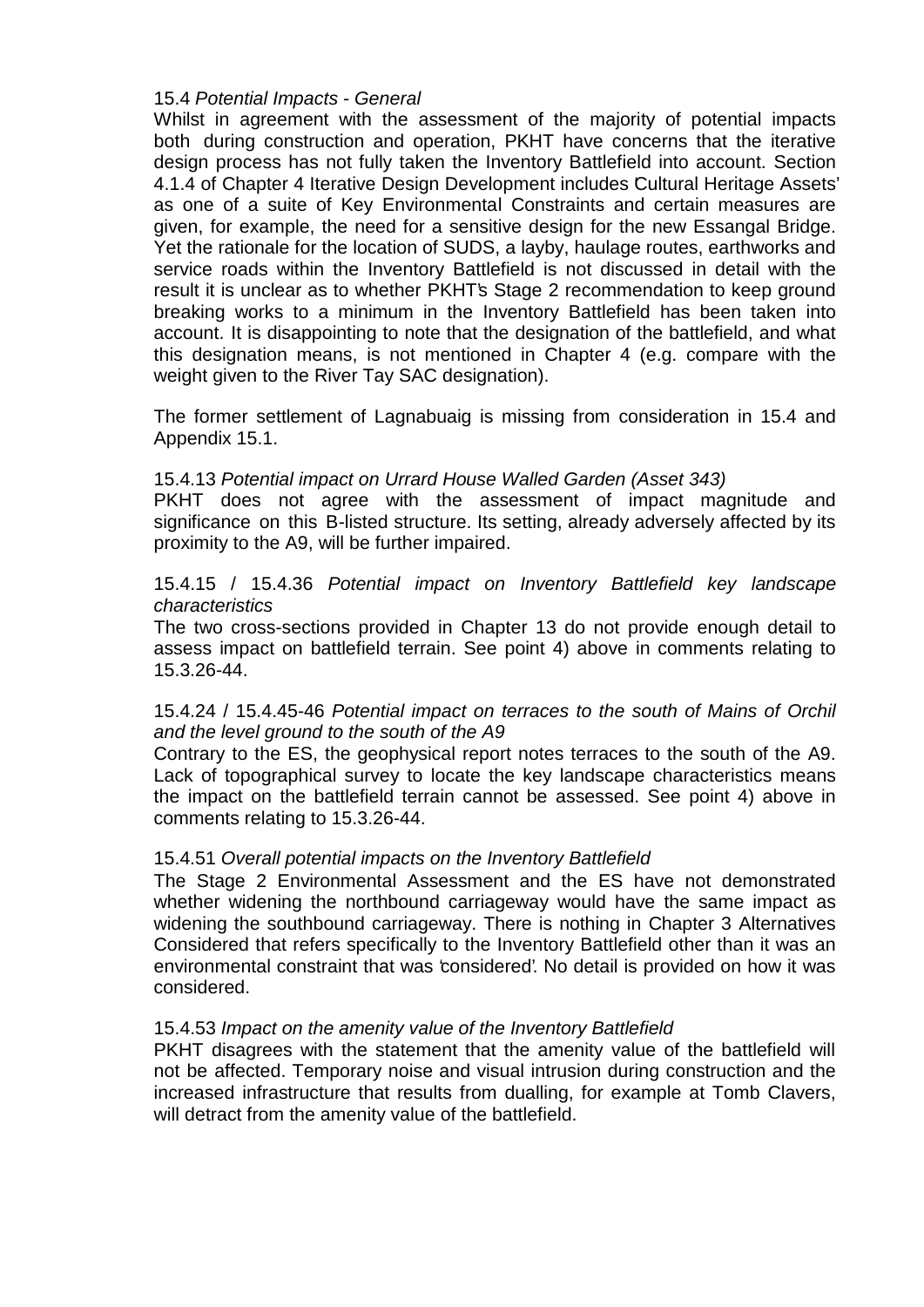# 15.5.3 – 4 *Embedded Mitigation*

Comments above address the lack of clarity as to how the proposed scheme has sought to avoid impact through design on the Inventory Battlefield. Further the proposals presented in this section for control of planting and opening up of views across the battlefield do not appear to be supported by Figures 13.5a-c, where replacement and new woodland is proposed e.g. to the north of Urrard Steading, to the north east of Urrard House and around the SUDS at ch1700.

### 15.5.5 - 18 *Standard and specific mitigation*

PKHT is in agreement with the standard and specific mitigation presented in the ES and notes that detailed mitigation strategies will be presented in a Written Scheme of Investigation (WSI). The ES also states the WSI will be approved by both Transport Scotland's Historic Environment Advisor **and** PKHT. It is important to note PKHT has not been approached by Transport Scotland to request we fulfil this role, and that any such request would have to be agreed by our Board of Trustees.

## 15.5.19 *Interpretation and understanding of the Inventory Battlefield*

PKHT would welcome the opportunity to increase the understanding and appreciation of the battlefield however the impact on the battlefield requires to be fully assessed in the first instance. Subsequently, and in line with the Perth and Kinross Local Development Plan Policy HE5 for the Protection, Promotion and Interpretation of Historic Battlefields, a Battlefield Conservation Plan would be an ideal vehicle for this.

On the basis of the aforementioned, the Council and PKHT wish to register a conditional objection to the current proposals on Cultural Heritage grounds.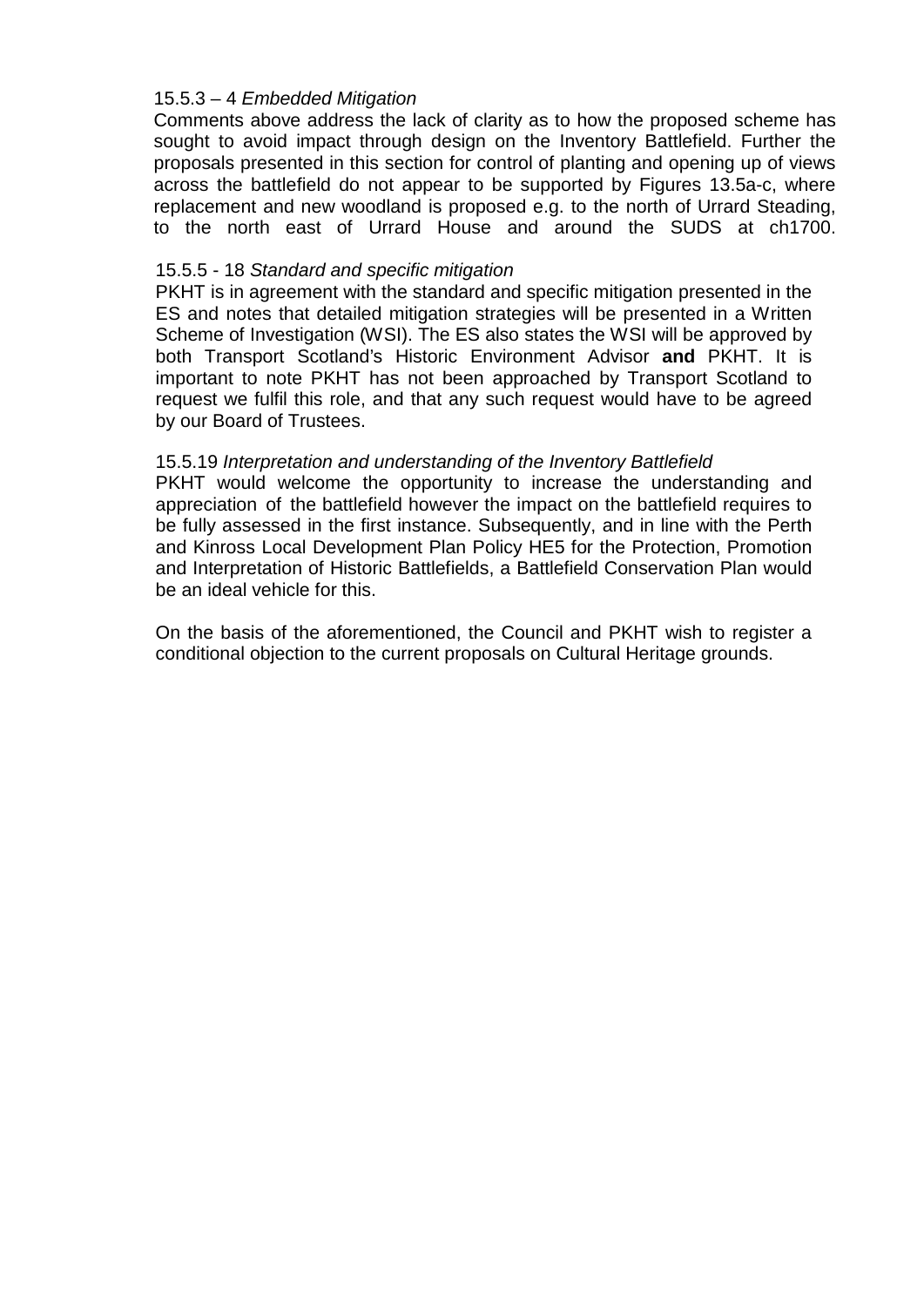# **ENVIRONMENTAL HEALTH (including air quality, noise and pollution)**

The Council Environmental Health team have concerns regarding the threshold for significance and mitigation identified as set out in the ES:

#### **Noise** *(assessment date -08/1/18)*

Consultants Jacobs have designated a threshold of slight/moderate in terms of PAN1/2011 TAN and an absolute level of  $LA<sub>10,18 hour</sub>$  59.5dB or above at any noise sensitive receptor as the threshold for significant effect and thus provision of mitigation. This significance is ascertained by taking the sensitivity of the receptor, for example high for residential and comparing it to the change in magnitude of the noise as shown below.

|                   | Magnitude of Impact Level of Significance Relative to Sensitivity of Receptor |                |                  |  |
|-------------------|-------------------------------------------------------------------------------|----------------|------------------|--|
|                   | Low                                                                           | <b>Medium</b>  | <b>High</b>      |  |
| Major             | Slight/Moderate                                                               | Moderate/Large | Large/Very Large |  |
| <b>Moderate</b>   | Slight                                                                        | Moderate       | Moderate/Large   |  |
| <b>Minor</b>      | Neutral/Slight                                                                | Slight         | Slight/Moderate  |  |
| <b>Negligible</b> | Neutral/Slight                                                                | Neutral/Slight | Slight           |  |
| No change         | <b>Neutral</b>                                                                | Neutral        | Neutral          |  |

The biggest significance of effect within the sample receptors was at Clunes Cottage, which sees an increase of 4.2dBA at ground floor level between the Do Minimum and Do Something Short Term Scenarios. This is a moderate magnitude increase which translates as a moderate/large significance.

Referring to large significance, TAN states "*These effects are likely to be important considerations but where mitigation may be effectively employed such that resultant adverse effects are likely to have a Moderate or Slight significance".* There are no minimum absolute levels set in the TAN to achieve large significance.

Whilst recognising that at low absolute levels, this change in noise may not have as large an impact when considered qualitatively, many of the properties considered however are not particularly low for example Clunes Cottage is predicted to have a  $L_{A10}$  18 <sub>hour</sub> of 55.2dB, which is equivalent to a façade level LAeq 16hour of 53.2dBA of free-field level of 51.2dBA.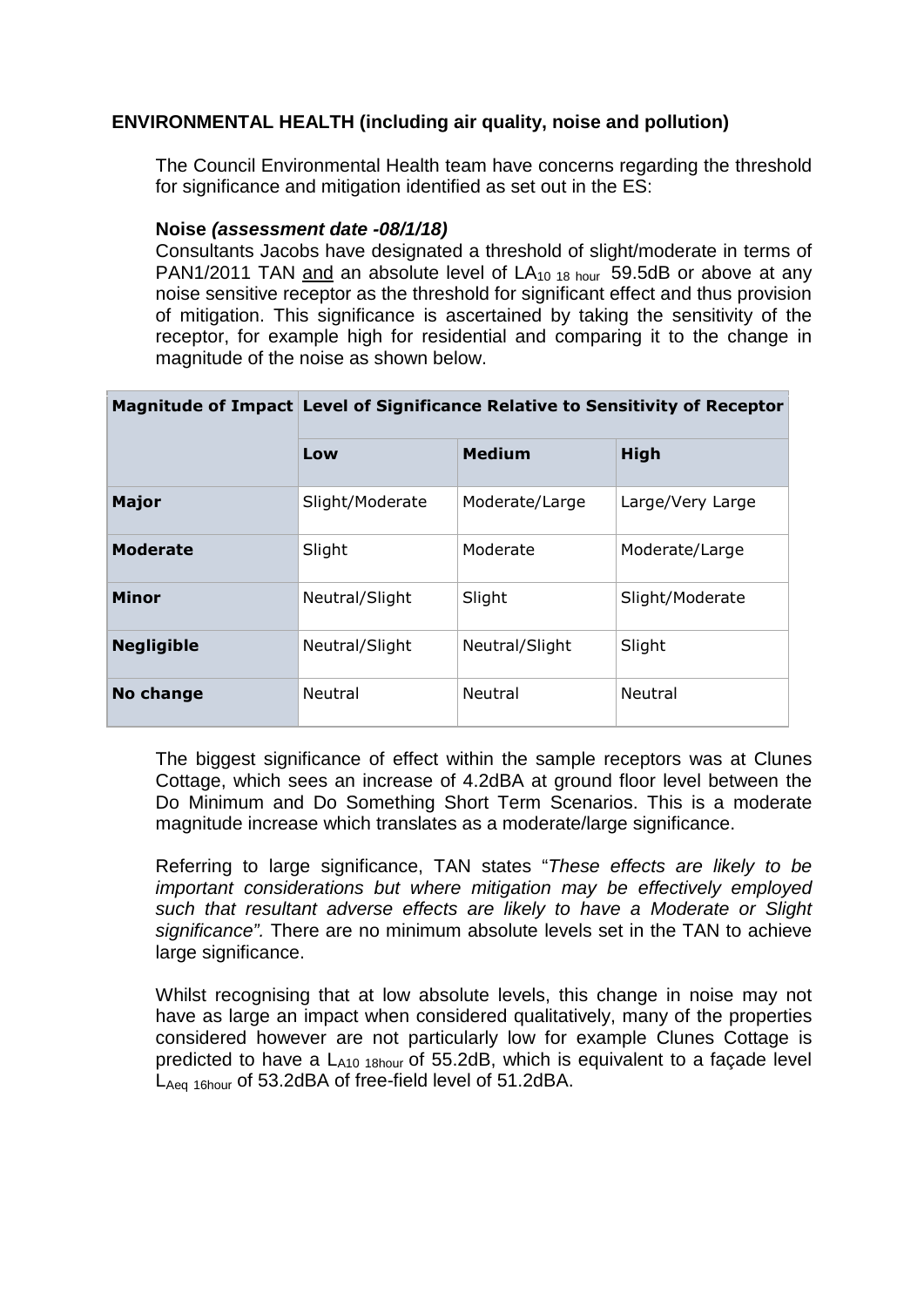The aforementioned 59.5dBA was chosen as it relates to World Health Organisation (WHO) Guidelines on Community Noise recommendations, which state that an outdoor level of 55dBA should protect the majority of people being seriously annoyed by noise. The figure for avoidance of moderate annoyance is 50dBA

This is then converted by adding  $+2dBA$  to convert to  $L_{410}$  then  $+2.5dBA$  to convert to façade level. It is my assertion that whilst 55dBA is appropriate for new sensitive receptors being introduced to an existing noise source, for existing sensitive receptors, a figure of 50dBAis more appropriate, which converts to  $54.5$ dBA as a  $L_{410}$ .

This would mean further mitigation being required, particularly at Clunes Cottage.

There is also the issue of night time noise, which the target has been set as Lnight outside 55dBA, which ties in with the interim night time noise limits set by WHO. The long term target is L<sub>night, outside</sub> 40dBA and PAN 1/2011 state a target of 45dBA to tie in with the WHO guidelines on community noise value to prevent sleep disturbance of 30dBA internally.

It is therefore felt that noise sensitive receptors other than those with noise levels above L<sub>night, outside</sub> 55dBA should be considered. It has not been possible to do this as no night noise appendix seems to have been provided.

## **Air Quality and Dust – Assessment date -17/01/18)**

There is no objection to the generalities of the assessment undertaken and the associated mitigation proposals, but it is advised that the undernoted recommendations are incorporated with the finalised recommendations and decision.

# **Construction Stages**

#### **Dust**

A construction dust assessment was carried out, using risk-based approach, as set out in DMRB HA207/07. The report states that there are 82 residential properties and 2 schools within the 200m distance that dust has the potential to be a nuisance.

The report states that the generation of dust at the construction stage will be short –term and with standard mitigation control will not be significant.

#### **Air Quality**

The report states that there is not predicated to be a significant impact on local air quality concentrations as a result of construction traffic.